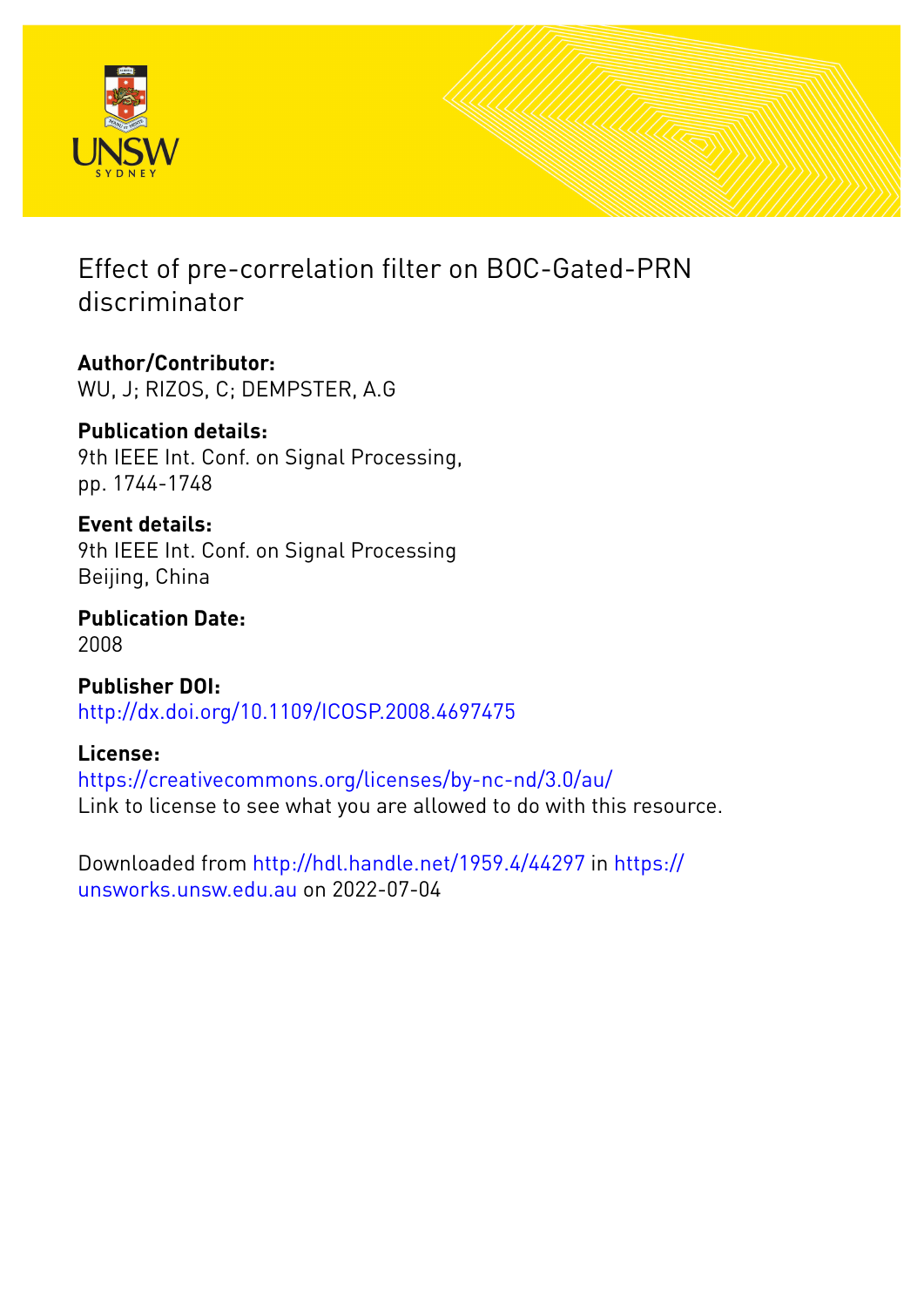# **Effect of Pre-correlation Filter on BOC-Gated-PRN Discriminator**

**Jinghui Wu, Chris Rizos, Andrew G Dempster** *Senior Member, IEEE*

The School of Surveying and Spatial Information Systems, University of New South Wales Sydney 2052, Australia E-mail:a.dempster@unsw.edu.au

# **Abstract**

*In this paper the authors analyze the effect of signal precorrelation filtering in the "BOC-Gated-PRN" ("BOC-GPRN") discriminator technique, recently proposed for use within Global Navigation Satellite System receivers to handle the new signal modulation scheme). The proposed discriminator is introduced to eliminate the tracking ambiguity for Delay Locked Loops and strengthen multipath resistance for precise GNSS applications. In practice, a pre-correlation filter with insufficient bandwidth can, in general, increase the error due to multipath and noise. However, it is preferred that the bandwidth of the front end filter is kept as narrow as possible for other limitation. Hence focusing on the tracking performance, measured in terms of multipath error and discriminator gain optimization of the DLL tracking performance with the BOC-GPRN discriminator is investigated by adjusting the parameters of the proposed discriminator and the pre-correlation filter (e.g. the double-sided bandwidth and transition bandwidth). The relationship among those parameters is discussed.*

**Key words**: GNSS receiver, BOC (n, n), strobe, Bandwidth, Delay Locked Loop, discriminator

# **1. Introduction**

The binary offset carrier (BOC) (n, n) has been selected by three Global Navigation Satellite Systems (GNSS) (e.g. GPS, Galileo and GLONASS) as the future modernized GNSS Code Division Multiple Access (CDMA) signal modulation scheme for better positioning accuracy - with respect to improving multipath and narrowband interference resistance [1] [2]. The BOC signal is the mod-2 added product of the pseudorandom noise (PRN) and the sine-phased square-wave (SW) subcarrier. For BOC (n, n), the conventional non-return to zero PRN code chipping rate  $(f_c)$  equals the SW subcarrier frequency  $(f_s)$  (i.e.  $f_s = f_c = n \times 1.023 \text{MHz}$ ). For instance, both the  $f_c$  and the  $f_s$  of the BOC (1, 1) signal equal 1.023MHz. The advantage of the BOC (n, n) signal

is its wider signal spectrum and its novel auto-correlation function (ACF) shape, including a much sharper peak at the symmetric centre of the ACF.

However, adopting this new signal for conventional GNSS receiver design raises various challenges, one of which is the generation of the ambiguous discriminator function during Delay Locked Loop (DLL) tracking. The ambiguous discriminator function can lead to such effects as bias tracking, which results in biased positioning solutions. Hence the BOC-PRN [3] is introduced in order to eliminate the multiple zerocrossings on the discriminator function. However, the implementation costs include reduction of multipath resistance [4]. To compensate for this trade-off, the BOC-Gated-PRN (or denoted simply as BOC-GPRN) is a newly developed unambiguous discriminator for the DLL tracking of the BOC  $(n, n)$  signal  $[5]$ . The BOC-GPRN discriminator can be considered as a type of strobe correlator, where the locally generated reference signal is specially tailored before the correlation with the receiving signal. In a strobe correlator, the improvement of multipath rejection is achieved by preserving the energy of the high frequency components of the received satellite signal, but reducing the energy of those close to the baseband frequency. As a consequence, the precorrelation filter has an important impact on the performance of the BOC-GPRN discriminator, especially when the bandwidths of the front end (or the precorrelation) filter is relative narrow. However, in practice, the front end filter bandwidth cannot be infinitely wide. In fact, using a wide bandwidth front end could also increase the complexity of the receiver design, such as its ability to handle wideband interference. Hence it is necessary to quantify the effect of a narrowband front end on the BOC-GRPN discriminator in terms of multipath error and discriminator gain - which is a factor influencing the noise performance of the DLL tracking loop.

In this paper the theoretical basis is introduced in section 2, where the background and related criterion for DLL design are discussed. The DLL tracking model and multipath interference model are also presented in this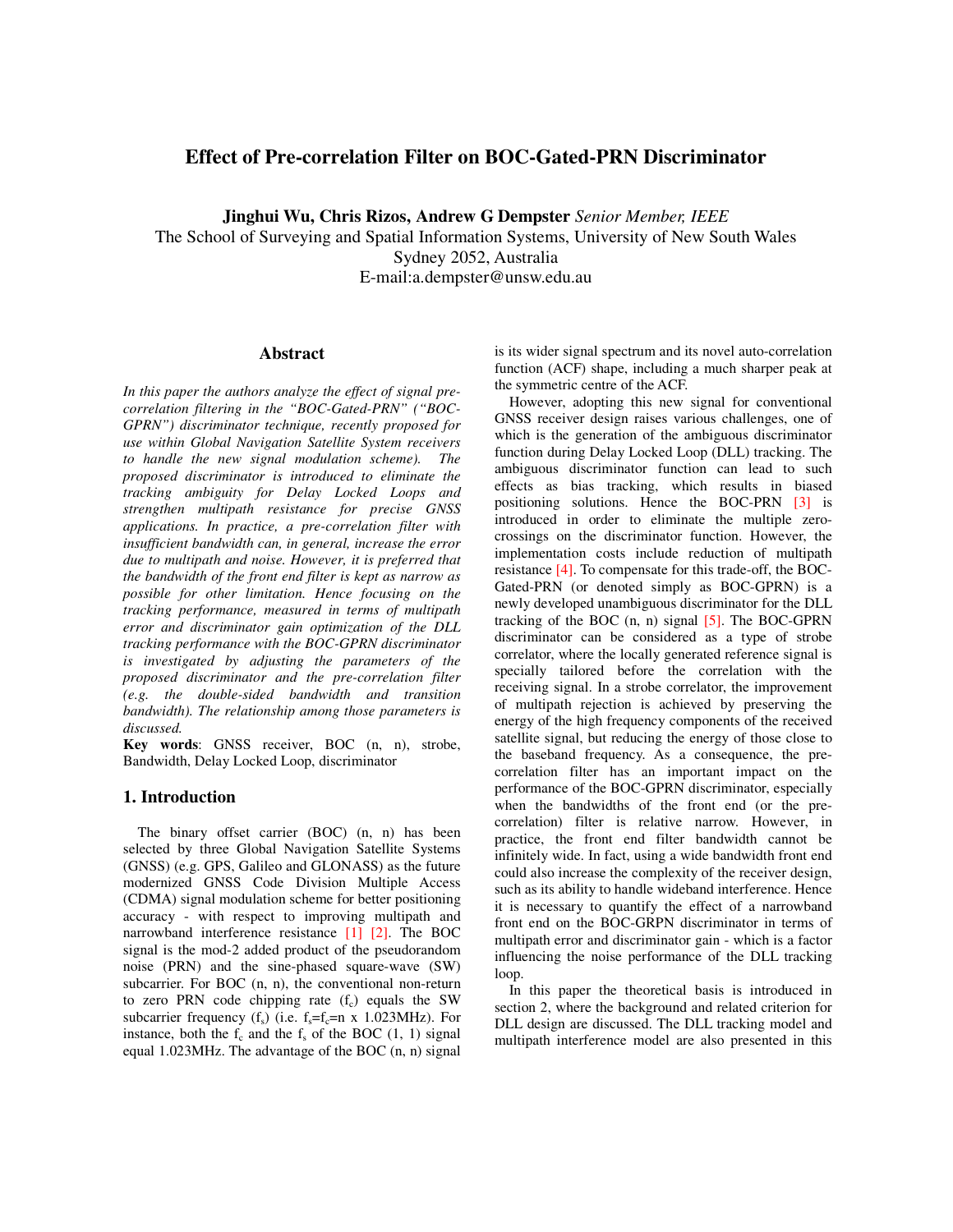section. Section 3 is an introduction to the BOC-GPRN discriminator. The effect of pre-correlation filtering is discussed in section 4; while the combination effect of the different parameters of the pre-correlation filter on BOC-GPRN discriminators with different gate width is analyzed in section 5. Finally, concluding remarks are given in section 6.

#### **2. Theoretical underpinnings**

In contrast to traditional PRN codes whose spreading symbols are simple rectangles, the BOC spreading symbols are segments of a square waveform [6]. The new signal modulation scheme results in a narrower and sharper ACF. To be precise, this ACF is a crosscorrelation function (CCF), which is the output of the receiver correlator, and is an imperfect match between the received signal and the locally generated ideal reference signal due to the existence of the precorrelation filter. As the shape of the CCF is the foundation of most of the DLL discriminator techniques, this CCF results in different shapes of the associated discriminator function as generated by implementing the traditional techniques. One of the traditional discriminator techniques is so-called "narrow correlator", originally designed for the traditional PRN Binary Phase Offset keying (BPSK) modulation. Although the noise performance would be improved due to the increase in discriminator gain as a result of the sharper CCF, the discriminator function, which is obtained by subtraction between the early and late version of the CCF, has multiple zero-crossings, among which only the centre one corresponds to the correct alignment between the received signal and the locally generated reference signal. Hence this resulting discriminator is "ambiguous" for DLL tracking. Fig.1 shows the ACFs of PRN and BOC (1,1) and their corresponding ambiguous Narrow correlaters (where the Early to Late spacing is 0.25chip). The shape of the CCF also affects the multipath rejection performance. Since the multipath error is caused by the distortion of the shape of CCF when the delayed reflected signals overlap onto the direct signal, the narrower the CCF the less the range of delayed reflected signals which can overlap with the direct one.

The strobe correlator is another traditional discriminator technique. In contrast to the "narrow correlator", its locally generated signal is tailored to remove some less relevant information before it passes through the correlator. Hence the resulting shape of the CCF is relative small in terms of delay range ("width") and tracking error magnitude ("height"). If the tailored CCF is an odd function, it can be treated as a discriminator function, in order to simplify the receiver architecture. This tracking model was introduced in [7] and is illustrated in Fig. 2, where the pre-correlation filter is denoted as  $H(\omega)$ ; while the tailored filter is denoted as

 $G(\omega)$  in their Fourier transform. The resulting CCF can be expressed as in (1) in the time domain, and (2) in the frequency domain, as in [7].

$$
R(\tau) = \int_{T_1}^{T_2} s(t) r e f(t - \tau) dt
$$
 (1)

$$
R(\tau) = \frac{1}{2\pi} \int S(\omega) REF^{\ast}(\omega) \exp(j\omega\tau) d\omega
$$
 (2)

 However, the traditional type of strobe correlator also needs to be modified to eliminate any bias tracking states. To solve this problem the BOC-GPRN discriminator was introduced [5]. The principle of this novel discriminator is presented in section III.

For simplicity, the discussion and simulation results presented in this paper are based on the following assumptions:

1. The PRN code values are equally likely, independent, and identically distributed, and the codes are sufficient long.

2. The baseband signal usually involves complex forms (In-phase and Quadrature). For simple exposition, the signal is modeled as real baseband signal, although the analysis is also valid for the complex signal model.

3. Without loss of generality, the BOC (1, 1) is considered in this paper as a standard surrogate for BOC (n, n).

4. The two-path signal model is the dominant multipath scenario, and considered in this paper. The complex form of the two-path signal can also be expressed  $([7])$  by (3) and (4):

$$
s(t) = ae^{j\phi_1}c(t - \tau_1) + be^{j\phi_2}c(t - \tau_2) + n(t)
$$
\n(3)

$$
\alpha = -\frac{b}{a} \tag{4}
$$

In (3) and (4), a and b are the signal amplitudes, and  $α$ is the ratio between them. In this paper the reflected signal is assumed to have half the signal amplitude of the direct one (i.e.  $\alpha = 0.5$ ). Φ1 and Φ2 are the carrier phases. The difference between these two phases is assumed to be zero° (i.e. the second-path signal is causing constructive interference) or 180° (i.e. the second-path signal is causing destructive interference), so that the maximum code phases error (i.e. maximum multipath error envelope) is obtained in the DLL output.

5. The multipath error envelopes and discriminator gain are established based on CCF normalized by the maximum magnitude value of the ideal ACF. Moreover, the same loop filter is applied to the DLL for all the discriminators discussed in this paper. Hence according to Holmes [8], the closed loop code tracking error variance  $\sigma^2$ <sub>ε</sub> has a relationship with the discriminator gain  $K_D$  according to:

$$
\sigma^2 \varepsilon = \frac{F(B_L, T_I, S_N(0), a)}{K_D^2} \tag{5}
$$

where  $F(B_L, T_I, S_N(0), a)$  is a function of  $B_L$  the equivalent DLL loop bandwidth,  $T_I$  the integration time,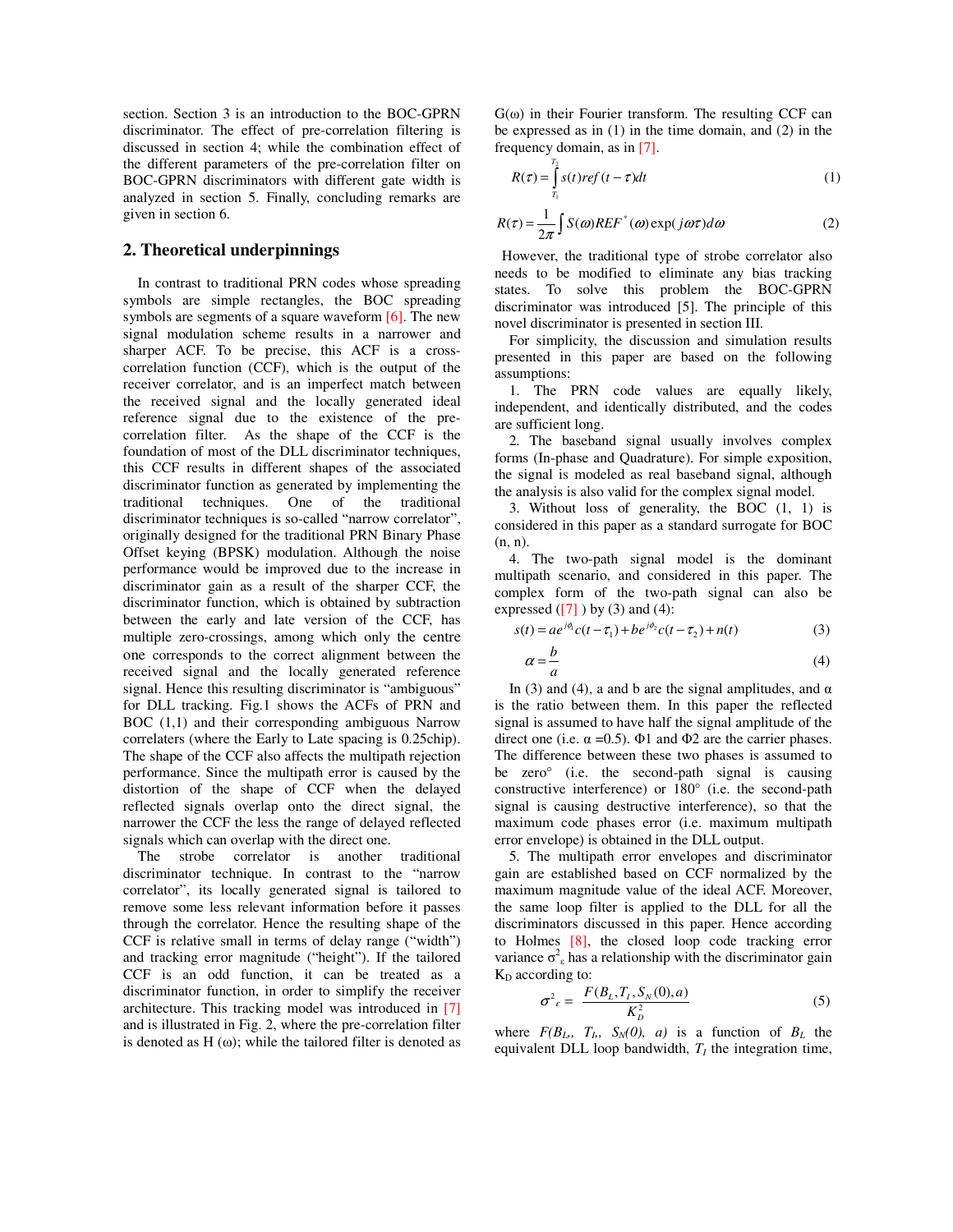$S_N(0)$  the discriminator noise power spectral density (PSD),- which is a function of baseband equivalent noise PSD and CCF function *R(0)*, and *a* the signal amplitude . Therefore, the discriminator gain around the zero code phase delay (i.e. the zero-crossing point indicating perfect alignment) is an important influence that determines the noise performance of the DLL.

#### **3. Principle of the BOC-GPRN discriminator**

To solve the ambiguity, the BOC-PRN was first introduced in  $\begin{bmatrix} 3 \end{bmatrix}$  for the BOC (1, 1), and further improved in [4]. Its corresponding cross-correlation normalized PSD expression in the frequency domain is derived in [9]:

$$
G_{BP}(f) = \frac{1}{nT_s} \cdot \left[\frac{-i}{(\pi f)^2} \cdot \frac{\sin^2(2\pi f T_s) \cdot \sin(\pi f T_s)}{\cos(\pi f T_s)}\right]
$$
(6)

 not adjustable. Hence the locally generated reference However, the shape of this normalized discriminator is code requires a tailored gating function in order to shape the CCF. The BOC-GPRN, introduced in  $[5]$ , is a compromise between low complexity on the one hand, and the requirement for unambiguous multipath mitigation techniques on the other. The generation of the reference waveform associated with the BOC (1, 1) signal is shown in Fig. 3, where  $T_c$  is the PRN spreading code chipping period (i.e. 9.77517e-7 s) and W2 is the "gate width". In contrast to other strobe reference waveforms, each of the spreading symbols of the BOC-GPRN reference wave (i.e. BOC-GPRN ref (t)) can be treated as a symmetric rectangular function which has the same symmetric centre as the subcarrier spreading symbols. It has been shown that the BOC-GPRN discriminator has superior multipath rejection ability compared to the traditional "narrow correlator" and also to standalone BOC-PRN techniques, when infinite precorrelation bandwidth is assumed. Since the shape of the normalized BOC-GPRN discriminator function is adjustable and has a smaller scale in terms of "width" and "height" along with reduction of the W2. Moreover, the discriminator gain  $K_D$  (or the slope of the function) around the zero code phase delay is linear and has a value of "2", when W2<0.5chip. This means that the discriminator gain  $K_D$  for different BOC-GPRN discriminators with different gate widths (W2) make an equal contribution to the  $\sigma^2$ <sub>ε</sub> in the code tracking loop in the case of an ideal infinite pre-correlation bandwidth.

#### **4. Effects of the pre-correlation filter**

In practice, the pre-correlation filter is band limited. If the filter BW is insufficiently wide to accommodate most of the relevant frequency components of the CCF, distortion of the magnitude and phase responses of the CCF (or the resulting discriminator function) would

occur. Moreover, the filter transition bandwidth (i.e. the region between pass band edge frequency (denoted as  $f<sub>c</sub>$ ) and stop band edge frequency ((denoted as  $f_s$ )) not only determines the "sharpness" of the filter magnitude response, but also quantifies the high frequency noise level introduced by the filter itself. As mentioned in previous sections, the shape of the CCF is the critical factor that dominates the tracking performance of the DLL discriminator design in terms of accuracy and stability. Hence a change in the parameters of the precorrelation filter will influence the BOC-GPRN discriminator performance. For simulation purpose, two kinds of filters has applied: the Kaiser Filter (FIR window), and the Butterworth Filter (IIR).Two parameters have been examined: the filter transition bandwidth, and the double-sided bandwidth.

In order to eliminate the high frequency noise interference introduced by the pre-correlation itself, it is preferred that the transition bandwidth of the filter is as wide as possible, which is also beneficial for the BOC-GPRN discriminator performance. It is noted that the discriminators tend to generate ambiguous ripples at the sides of the discriminator function when the transition bandwidth of the filter decreases. In Fig. 5 a Kaiser Window Filter with 3MHz double-sided pass band BW and 2MHz transition BW was applied. This effect is even more obvious when the double-sided BW of the filter is narrowed to less than 20MHz and the W2 is less than 0.1chip. It has also been shown that due to *Gibbs Phenomenon*, the gain of the discriminator starts fluctuating according to the spectrum energy of the crosscorrelation normalized PSD. This fluctuation can cause a variation in the gain along with a change of BW. The fluctuation of the gain value is plotted in Fig. 6, where the Butterworth filters with 2MHz of double-sided BW and varying transition BW are applied to different BOC-GRPN discriminators. The corresponding discriminator gains are compared to those with infinite BW. It shows that the discriminators with smaller GW have larger distortion with narrow BW. Those ripples create a risk of ambiguity in dynamic and/or strong interference environments. The ripple effects are also evident in Fig. 7, where the same discriminator (GW=0.1chip) was operated with a Butterworth filter with  $f_c=2MHz$  $f_s$ =3MHz. Fig. 8 is a magnified portion of Fig. 7 around the ripples regions caused by the filter. It shows that the discriminator gain is not only a function of the BW but also varies depending on the filter shape. In Fig. 9 and Fig. 10, the closed multipath error envelope corresponds to the maximum multipath error for the filters, with different parameters for the same BOC-GPRN discriminator (W2=0.1chip). Fig. 9 and Fig. 10 together show that not only the BW of the pre-correlation filter is a factor that can lead to multipath resistance reduction, but also the filter transition bandwidth is a critical factor, especially when the cutoff frequency is less than 10MHz.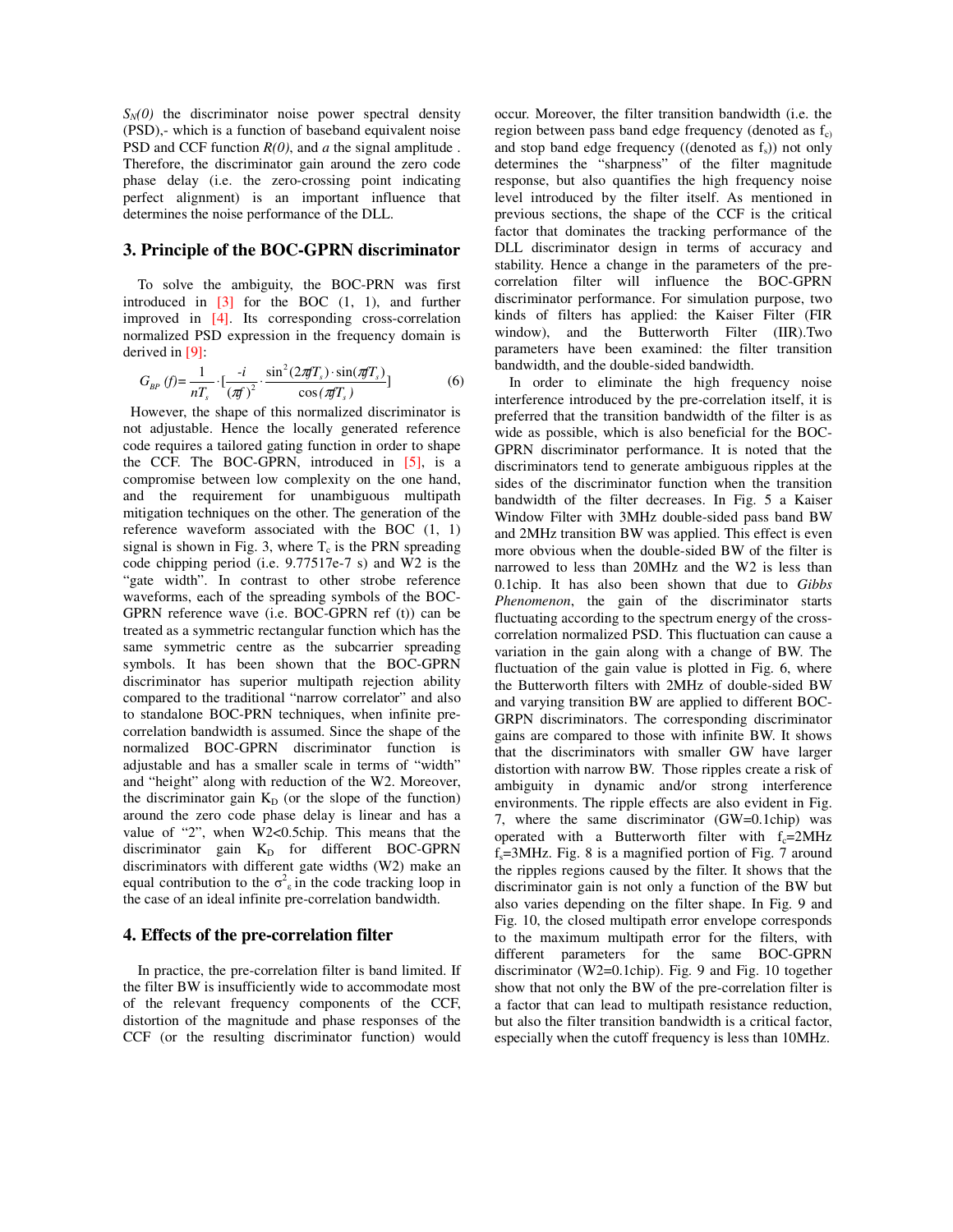# **5. Simulation results**

To investigate the optimization of the BOC-GPRN discriminators, the Butterworth filters as a model of the last stage of digitized front end filter have operated on different BOC-GPRN discriminators whose gate width (W2) was changed from 0.1chip to 0.5chip. The filter transition bandwidth varied between 1MHz to 10MHz. The cutoff frequency of the double-sided pre-correlation filter increased from 2MHz to 40MHz. The amount of ripple allowed in the pass band is 0.01dB. The attenuation in the stop band is 80dB. The areas of the maximum multipath error envelopes are then obtained and compared with the ideal cases (the multipath error area of the discriminators operating with a filter having infinite BW). The ratios of differences over the ideal cases for different discriminators are plotted in Fig. 11. This figure shows that after the transition bandwidth of the Butterworth filter increases up to 5MHz, there is no significant multipath resistance reduction especially for discriminators with wider Gate width (e.g. W2>0.2chip). However, the discriminators with narrow Gate width of the reference code tends to suffer more from the ripple effects caused by the pre-correlation filters with narrow pass band bandwidth. Fig. 12 shows the same set of results, where the Butterworth filters with the same transition bandwidth (6MHz) are applied on different BOC-GPRN discriminators and varying the filter cutoff frequency. The multipath error areas are normalized by the maximum value of the ideal case (W2=0.5chip, BW=Infinite). It is interesting to note that the discriminators with large Gate Width (W2) tend to have minimum errors (compared to the ideal case), when the filters have double-sided BW of 4MHz~14MHz.

### **6. Concluding remarks**

 The BOC-GPRN discriminator is a kind of simple strobe discriminator designed for a BOC (n,n) signal GNSS receiver. Its tracking performance is dependent on the choice of the pre-correlation filter since the parameters of the filter determine the shape distortion of the discriminator function. Besides the filter bandwidth, the filter transition bandwidth is also a important factors that can affect the tracking performance in terms of multipath resistance and discriminator gain, , especially when the front end has narrow bandwidth. Moreover, it was also shown that the discriminator gain and multipath resistance are functions of the Gate width of the locally generated reference wave and the pre-correlation filter bandwidth and filter transition bandwidth. The selection of the BOC-GPRN discriminator can be optimized according to the parameters of the pre-correlation filters.

#### **Acknowledgement**

This work was supported in part by the Australia ARC

#### Discovery project DP0556848

# **References**

- [1] *"Agreement on the Promotion, Provision and Use of GALILEO and GPS Satellite-Based Navigation Systems and Related Applications".* [http://pnt.gov//public/docs/2004-US-EC-agreement.pdf] 2004.
- [2] **Gibbons, G.** *Russia Approves CDMA Signals for GLONASS, Discussing Common Signal Design.* Inside GNSS. [Online] April 28, 2008. [Cited: June 11, 2008.] http://www.insidegnss.com/node/648.
- [3] **Dovis, F.; Mulassano,P.;Presti,L. L.** *A Novel Algorithm for the Code Tracking of BOC(n,n) Modulated Signals*. Long Bench, CA, 13-16 September, 2005. ION GNSS 18th International Technical Meeting of the Satellite Division of the U.S. Institute of Navigation`,pp. 152-155.
- [4] **Wu, J., Dempster, A. G.** *Galileo GIOVE-A Acquisition and Tracking Analysis with a New Unambiguous Discriminator.* Sydney International Global Navigation Satellite Systems Society Inc., 4-6 December, 2007. IGNSS2007 Symposium on GPS/GNSS. pp. 75.
- [5] **Wu, J. and Dempster, A.G.** *The "BOC-Gated-PRN",A Novel Unambiguous Multipath Mitigation Technique for BOC (n, n) Modulation Waveform.* submitting to IEEE Transactions on Aerospace and Electronic Systems, 2008.
- [6] **Betz, J.W.** *Binary Offset Carrier Modulations for Radionavigation.* USA : Navigation: Journal of The Institute of Navigation, 2001-2002, Vol. 48, No.4, pp227- 246.
- [7] **Weill, L.** *Application of Superresolution Concepts to the GPS Multipath Problem.* Long Beach, CA, 21-23 January, 1998:Proceedings of the National Technical Meeting of the U.S. Institute of Navigation, pp 673-682
- [8] **Holmes, J.K.** *Code Tracking Loop Performance Including the Effect of Channel Filtering and Gaussian Interference.* San Diego, CA,26-28 June, 2000 : Proceedings of the Annual Meeting of the U.S. Institute of Navigation,. pp. 382-398.
- [9] **Wu, J. and Dempster, A.G.** *Symmetry Analysis of the "BOC-PRN" Delay Locked Loop Discriminator* . submitting to GPS Solutions, 2008.



**Fig. 1** ACF of PRN and BOC (1, 1) with their "Early-Late discriminators", Early to Late spacing=0.25chip



**Fig. 2** DLL tracking model with strobe correlator